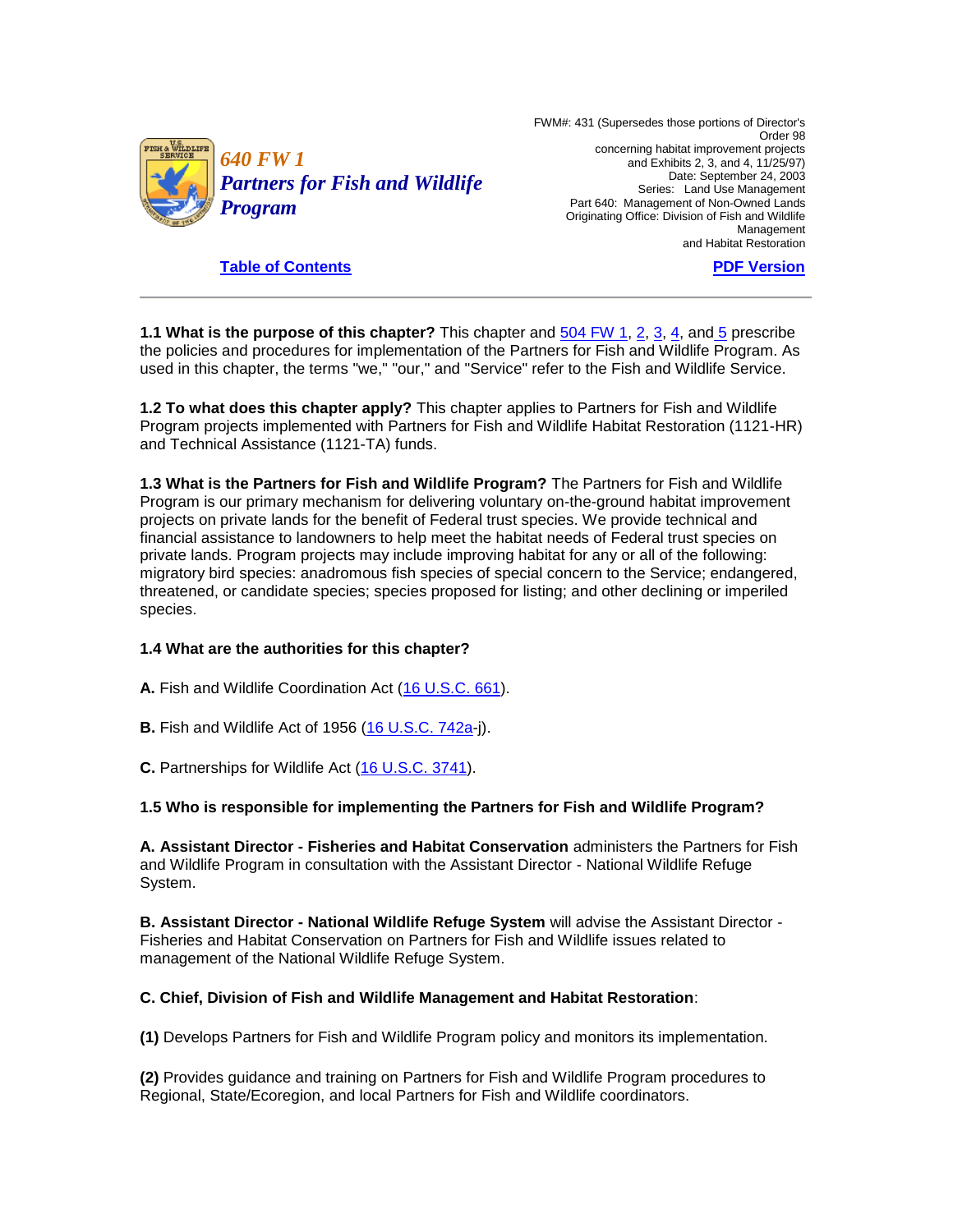**(3)** Prepares guidance, policy, procedures, and directives, as needed, for the Regions on issues that have national implications.

**(4)** Prepares materials and coordinates input for the budget process, including, but not limited to, budget estimate and justification language, capability statements, effect statements, initiatives, and allocation methodology.

 **(5)** Represents the Service when dealing with the U.S. Department of Agriculture (USDA) and other agencies at the National level on Partners for Fish and Wildlife Program activities.

**(6)** Collects, analyzes, and reports data on the accomplishments, costs, and benefits of Service activities related to the Partners for Fish and Wildlife Program.

**(7)** Coordinates Partners for Fish and Wildlife Program activities and opportunities with entities inside and outside of the Service.

**(8)** Coordinates resolution of issues elevated to Headquarters from the Regions.

**(9)** Establishes and maintains partnerships at the National level.

 **D. Regional Directors** will implement the Partners for Fish and Wildlife Program within their Region. Each Regional Director will designate a **Regional Partners for Fish and Wildlife coordinator** who will:

 **(1)** Provide guidance to the field regarding all current policies, procedures, or national directives issued by Headquarters regarding the Partners for Fish and Wildlife Program.

 **(2)** Collect data on the accomplishments, costs, and benefits of the Region's activities related to the Partners for Fish and Wildlife Program and report that data to the Chief, Division of Fish and Wildlife Management and Habitat Restoration.

**(3)** Establish and implement monitoring protocols to ensure that habitat improvement projects have met their biological and structural intent, and that landowners are satisfied.

**(4)** Develop, administer, and monitor multi-State partnership agreements.

**(5)** Provide technical assistance across all Service program areas.

**(6)** Conduct Partners for Fish and Wildlife Program oversight reviews of field stations to help ensure compliance, recognition, and resolution of problems or issues, and effectively communicate helpful information to all parties.

**(7)** Identify training needs and assist and coordinate activities to fulfill training needs.

**(8)** Develop Regional Partners for Fish and Wildlife Program budget allocation recommendations for all Partners for Fish and Wildlife Program activities and stations.

**(9)** Track budget allocations and accomplishments and report to the Division of Fish and Wildlife Management and Habitat Restoration.

 **(10)** Carry out all Regional education and outreach activities associated with the Partners for Fish and Wildlife Program.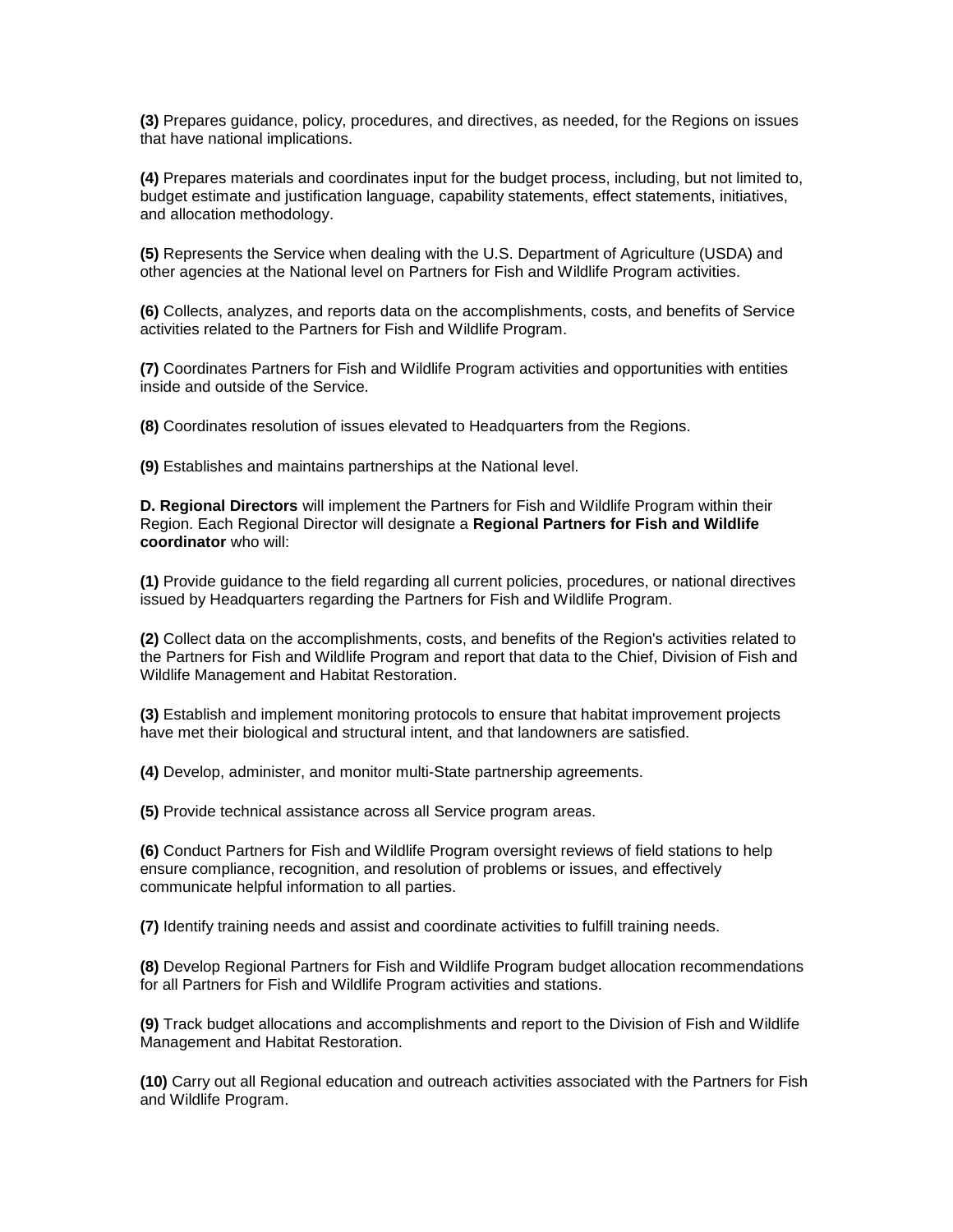**E. State/Ecoregion Partners for Fish and Wildlife Coordinators** will coordinate and implement the program at the field level and will:

**(1)** Evaluate opportunities for habitat improvement.

**(2)** Provide technical assistance to private landowners and USDA on restoring habitat.

**(3)** Provide financial assistance to private landowners who voluntarily wish to improve Federal trust species habitat on their lands.

**(4)** Design and implement habitat improvement projects under formal Partners for Fish and Wildlife Program agreements with private landowners consistent with national guidance, policies, and directives.

 easement property; on property transferred in fee title to the Service or to a State agency; and on **(5)** Design and implement habitat restoration projects on USDA's Farm Service Agency (FSA) property that is covered by an FSA debt cancellation conservation contract, when appropriate.

 **(6)** Direct outreach efforts for the Partners for Fish and Wildlife Program to those geographic areas where there are opportunities to benefit priority resources.

 this data to the appropriate Regional Partners for Fish and Wildlife coordinator. **(7)** Collect data on the accomplishments, costs, and benefits of activities related to the Partners for Fish and Wildlife Program in the coordinators' geographic areas of responsibility and report

**(8)** Monitor established projects to ensure that the intended results are fully achieved and that the landowners are satisfied.

**(9)** Establish and monitor coordination efforts with State fish and wildlife agencies to ensure that all activities are effectively coordinated in advance of field implementation.

 **(10)** Develop annual work plans for each State and coordinate the same with the State fish and wildlife agency.

 **1.6 What terms do I need to know?** Definitions for some of the terms used in this chapter are as follows. Other definitions may be found in the [Endangered Species Consultation Handbook:](http://www.fws.gov/endangered/esa-library/index.html#consultations)  Procedures for Conducting Consultation and Conference Activities Under Section 7 of the Endangered Species Act.

 **A. Candidate Conservation Agreement with Assurances (CCAA).** Authorized by the will not result in future regulatory obligations in excess of those they agreed to at the time they Act, allowing participants to take individuals or modify habitat to return population levels and Endangered Species Act, a CCAA is a formal agreement between the Service and one or more parties to address the conservation needs of proposed or candidate species, or species likely to become candidates, before the species become listed as threatened or endangered. Property owners voluntarily commit to implementing specific actions that will reduce or remove threats to these species, thereby contributing to stabilizing or restoring the species so that listing is no longer necessary. In return, property owners receive assurances that their conservation efforts entered into the CCAA. In addition, the Fish and Wildlife Service and the National Marine Fisheries Service (NMFS) provide take authorization under section 10 of the Endangered Species habitat conditions to those specified in the CCAA.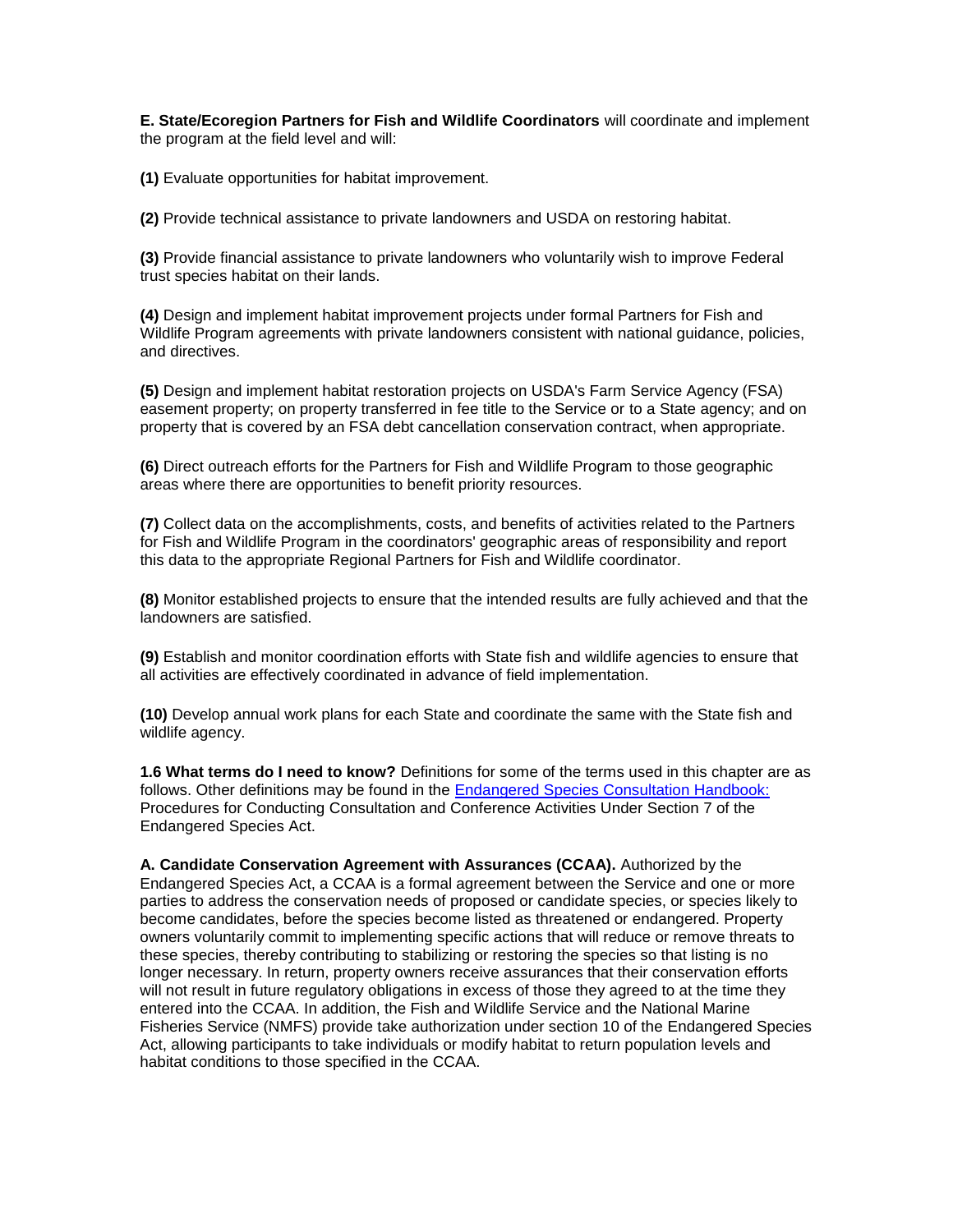Provisions Applicable to Contracts Covering Federally Financed and Assisted Construction (also Work Hours and Safety Standards Act) as contained in 29 CFR 5. **B. Contract definitions.** We utilize the U.S. Department of Labor definitions in Labor Standards Labor Standards Provisions Applicable to Nonconstruction Contracts Subject to the Contract

 **C. Cooperative agreement.** A legal instrument reflecting a relationship between the Federal Government and a State government, a local government, or other recipient when (1) the landowner, assistance, etc.) mentioned in this chapter are types of cooperative agreements. principal purpose of the relationship is the transfer of money, property (real or personal), services, or anything of value to the recipient to carry out a public purpose of support or stimulation authorized by Federal statute, and (2) substantial involvement between the parties is anticipated during performance of the project. Except for Economy Act agreements, all agreements (e.g.,

**D. Federal trust species.** For purposes of this chapter, Federal trust species include migratory birds, threatened and endangered species, anadromous fish of special concern to the Service, and marine mammals.

 lawful activity by a Federal agency or by a person who requires formal approval or authorization **E. Incidental take.** A term used in the Endangered Species Act, incidental take is the taking of listed fish or wildlife species that results from, but is not the purpose of, carrying out an otherwise from a Federal agency prior to conducting the activity.

 **F. Landowner agreement.** A written document between the Service and a private landowner improvement project [\(paragraph 1.12\)](http://www.fws.gov/policy/640fw1.html#1.12). A [Wildlife Cooperative Extension Agreement](http://forms.fws.gov/3-2257.pdf) is a type of detailing the requirements of a Partners for Fish and Wildlife Program project or habitat landowner agreement.

**G. Person.** For purposes of contracting, a person includes an individual, corporation, partnership, trust, association, or any other private entity; any officer, employee, agent, department, or instrumentality of the Federal Government, of any State, municipality, or political subdivision of a State, or of any foreign government; and any State, municipality, or political subdivision of a State; or any other entity subject to the jurisdiction of the United States.

**H. Private lands.** Private lands include tribal and Hawaiian Homelands and lands or waters owned by non-Federal or non-State entities.

**I. Take.** As defined in the Endangered Species Act, take means to harass, harm, pursue, hunt, shoot, wound, kill, trap, capture, or collect, or to attempt to engage in any such conduct, with regard to threatened and endangered species.

 **J. Section 10 Safe Harbor Agreement (SHA).** A voluntary agreement between the Service or their conservation actions will not result in future regulatory obligations in excess of those they agreed to at the time they entered into the agreement. The Safe Harbor regulations are set forth the National Marine Fisheries Service and cooperating non-Federal landowners, for the benefit of endangered and threatened species. Like a CCAA, an SHA gives landowners assurances that in [50 CFR 17.22\(](http://www.fws.gov/scripts/exit-to-fed.cfm?link=http://www.gpoaccess.gov/ecfr/&linkname=eCFR)c) and 17.32(c).

 **K. Volunteer services.** Any activity that is undertaken by private landowners or partners that benefits Federal trust species and that is not an activity that is required by a permit or other legal instrument. We apply the definition at [40 U.S.C. 276d-1](http://www.fws.gov/scripts/exit-to-fed.cfm?link=http://uscode.house.gov/search/criteria.shtml&linkname=U.S.%20Code%20Search) to determine what constitutes "volunteer services" for purposes of waiving the Davis-Bacon minimum wage requirements and related labor standards on Federally authorized and financed construction projects.

**1.7 What are the objectives of the Partners for Fish and Wildlife Program?**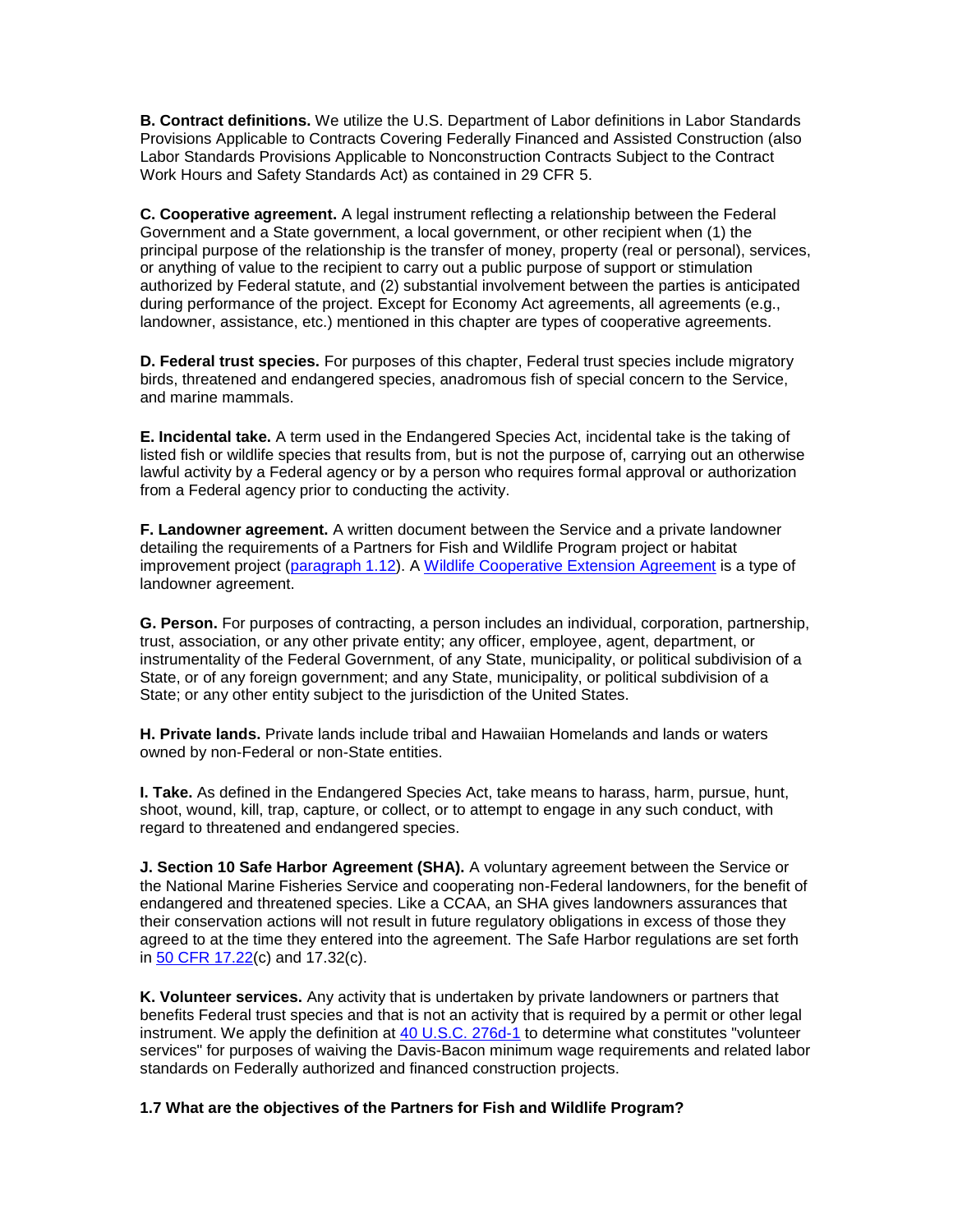## **A. Promote and implement habitat improvement projects that benefit Federal trust species.**

**(1)** Promoting and implementing habitat conservation and stewardship by providing technical and financial assistance to private landowners and other partners for proactive, voluntary, ecologically sound, on-the-ground native habitat improvement projects on private lands, for the benefit of Federal trust species (program projects).

**(2)** Supporting the objectives of Service plans and programs, including, but not limited to, the National Wildlife Refuge System; the North American Waterfowl Management Plan; the North American Bird Conservation Initiative; the National Invasive Species Management Plan; threatened and endangered species recovery plans; Coastal Program management plans; Partners in Flight plans; fisheries management and restoration plans; ecosystem management plans; and other habitat plans.

## **B. Provide conservation leadership and promote partnerships.**

 species and their habitats on private lands. **(1)** Providing leadership and technical expertise to other Federal, State, tribal, and local government agencies administering nonregulatory habitat programs that benefit Federal trust

**(2)** Promoting partnerships in order to encourage participation by potential new partners.

**(3)** Developing and maintaining partnerships and contributing financial and technical assistance to partners, for native habitat improvement projects that benefit Federal trust species.

 order to encourage participation by potential new partners and to maintain existing partnerships. **(4)** Publicizing the benefits of, and providing recognition to, effective ongoing partnerships in

# **C. Encourage public understanding and participation.**

 techniques, and of the benefits derived from improved wildlife habitat; e.g., improved water quality **(1)** Broadening public understanding of fish and wildlife, habitat functions, and restoration associated with an increase in wetland acreage and function.

**(2)** Encouraging public participation in on-the-ground conservation efforts by demonstrating restoration techniques for habitat improvement projects on private lands in a variety of ecosystems.

 development and distribution of educational materials that illustrate our habitat improvement **(3)** Informing the public and others of fish and wildlife conservation techniques through accomplishments and that demonstrate the importance of proper land use and management practices to Federal trust species as well as human populations.

504 FW <u>1, [2,](http://www.fws.gov/policy/504fw2.html) [3,](http://www.fws.gov/policy/504fw3.html) [4,](http://www.fws.gov/policy/504fw4.html)</u> and <u>5</u>. **D. Work with USDA to implement USDA's conservation programs.** USDA conservation programs have broad-based natural resource conservation objectives, including air and water quality and conservation, soil conservation, wildlife habitat, grazing land conservation, and other agricultural conservation objectives. The Partners for Fish and Wildlife Program projects focus specifically on the conservation of Federal trust species and their habitats. Our role in USDA conservation programs is to provide guidance and technical assistance in order to maximize benefits to Federal trust species. For further information about USDA conservation programs, see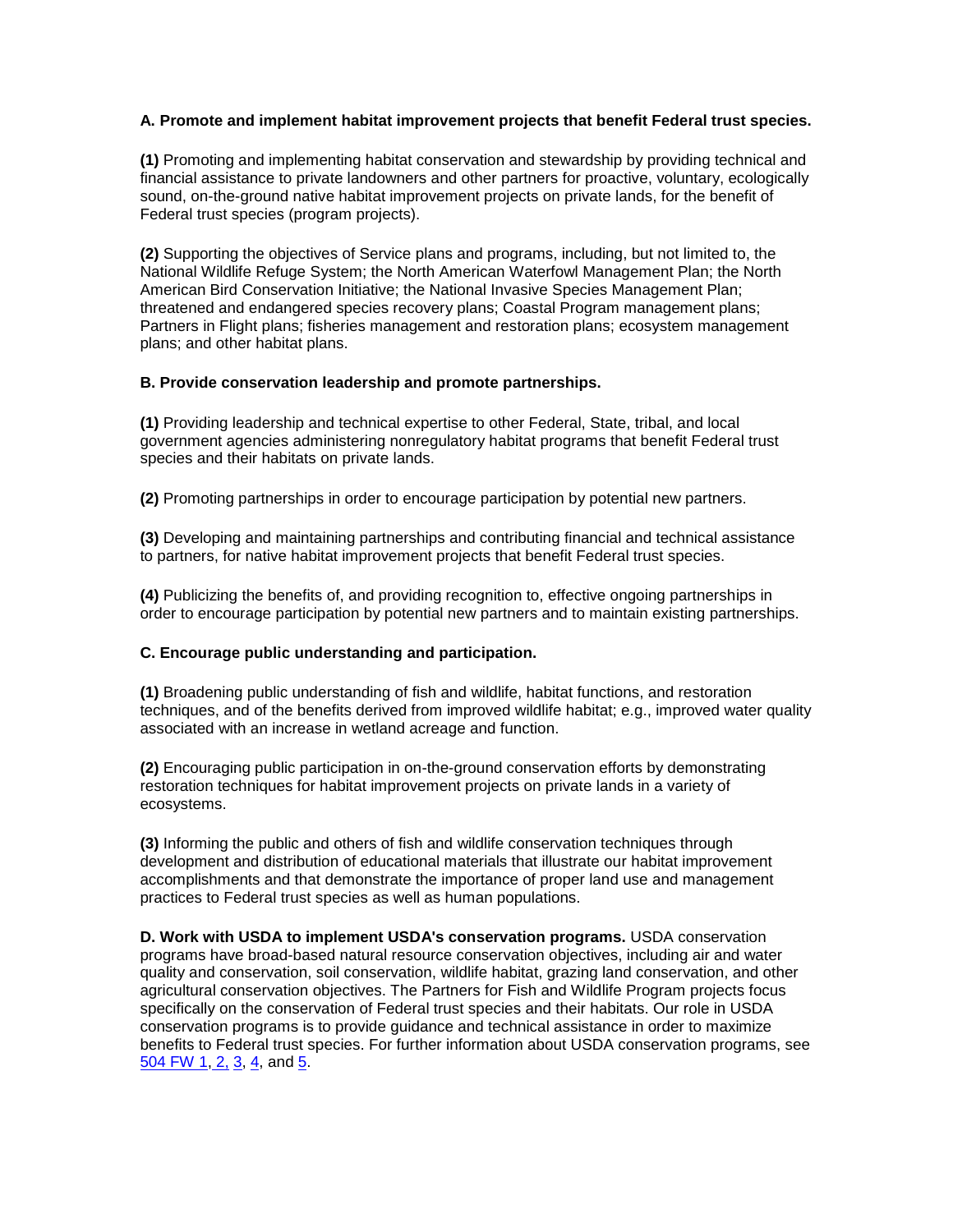**1.8 What do habitat improvement practices include?** We undertake habitat improvement practices to restore or artificially provide physiographic, hydrological, or disturbance conditions necessary to establish or maintain native plant and animal communities. Habitat improvement practices may also include periodic manipulations to maintain intended habitat conditions on completed program projects. The term "habitat improvement" includes habitat restoration, enhancement, and establishment (singularly or in any combination), as those terms are defined below:

 **A. Habitat restoration** is the manipulation of the physical, chemical, or biological characteristics of a site with the goal of returning full (natural/historic) functions to lost or degraded native habitat. Habitat restoration includes:

 ecological condition that likely existed prior to loss or degradation. Examples include removal of sustainable profiles to straightened streams; burning grass communities heavily invaded by exotic **(1)** Practices conducted with the goal of returning a site, to the extent practicable, to the tile drains or plugging drainage ditches in former or degraded wetlands; returning meanders and species to reestablish native grass/plant communities; and planting native plant communities that likely existed previously on the site.

 **(2)** Practices conducted when the restoration of a site to its original ecological condition is not native vegetation. Examples include installation of a water control structure in a swale on lands practicable, but will repair one or more of the original habitat functions and involve the use of isolated from overbank flooding by a major levee in order to simulate natural hydrological processes and placement of streambank or instream habitat diversity structures in streams that cannot be restored to original conditions or profile.

 constructed barriers to promote movement of aquatic species; and gating a bat cave. **(3)** Removal of the disturbing/degrading element to enable the native habitat to reestablish or become fully functional. Examples include fencing livestock out of a riparian area; removing

**B. Habitat enhancement** is the manipulation of the physical, chemical, or biological characteristics of a native habitat to change (heighten, intensify, or improve) specific function(s) or the seral stage present. Habitat enhancement includes:

 benefitting Federal trust species. Examples include increasing the hydroperiod and water depth of establishing water level management capabilities (moist soil management) for native plant establishment of a rotational grazing system on native range to improve grassland nesting bird **(1)** Practices conducted to increase or decrease a specific function or functions for the purpose of a wetland beyond what would naturally occur, to improve waterfowl habitat conditions; communities or to create mud-flat conditions important for shorebirds; and cross-fencing and habitat conditions.

 Examples include burning an established native grass community to reduce or eliminate invading **(2)** Practices conducted for the purpose of shifting a native plant community successional stage. brush or exotic species; brush shearing to set back early successional plant communities; and forest management that promotes a particular seral stage. This definition does not encompass regularly scheduled and routine maintenance and management activities such as annual mowing or spraying of unwanted vegetation.

 Examples include construction of shallow water impoundments on non-hydric soils and **C. Habitat establishment** is the manipulation of the physical, chemical, or biological characteristics present to create and maintain habitat that did not previously exist on the site. construction of side channel spawning and rearing habitat where none previously existed.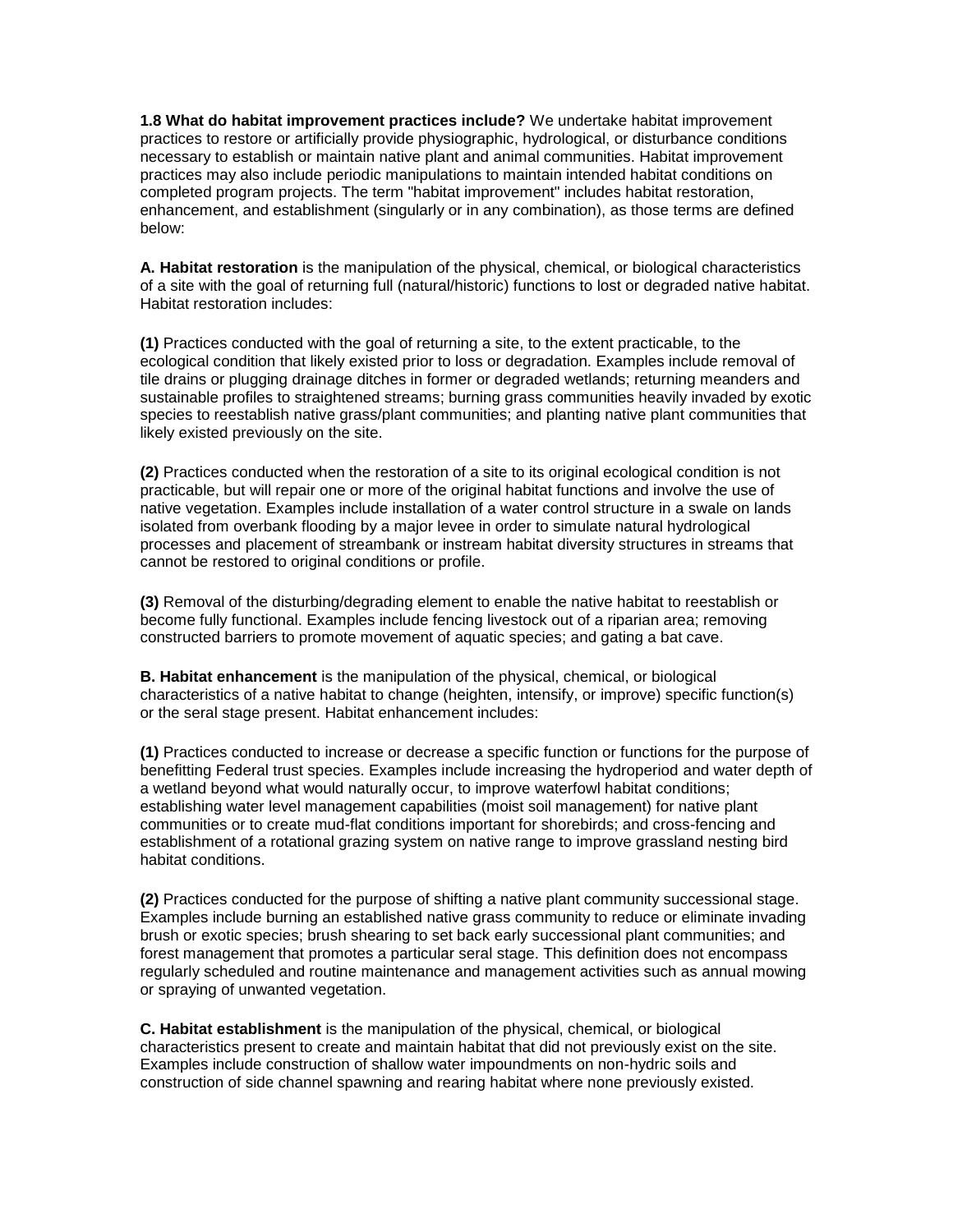**1.9 How does the Service determine habitat improvement priorities?** Partners for Fish and Wildlife Program projects must advance our mission, promote biological diversity, and be based upon sound biological principles. Each year, we receive more requests from private landowners for financial assistance than we can fund; therefore, we must use a priority system to make selections. For the purpose of providing the greatest benefits to Federal trust species, use the following priority factors to focus project selections geographically or ecologically:

 **A. Priority ranking factors.** We will give highest funding priority status to proposed projects that meet the following conditions (sequence of listing does not imply order of preference):

 **(1) National Wildlife Refuge System.** The purpose of a proposed project on private lands will problems on refuges that are caused by off-refuge land use practices. Examples include: initial restoration of habitats on lands with FSA conservation easements or that FSA has restore the ecological integrity of the site for the benefit of Federal trust species. complement activities on National Wildlife Refuge System lands or contribute to the resolution of enhancing the quality of water that enters a refuge, facilitating wildlife dispersal, and establishing corridors between refuges and other protected habitats. High priority status will be afforded to the transferred in fee title to the Service, when the purpose of the conservation instrument is to

**(2) Species at risk.** The proposed project must improve habitat for migratory bird species of management concern; anadromous fish of special concern to the Service; endangered, threatened, or candidate species or species proposed for listing; and/or other declining species.

 following conditions (sequence of listing does not imply order of preference): **B. Secondary ranking factors.** Give special consideration to proposed projects that meet the

**(1) Ecoteam priorities.** Projects identified by Service ecosystem teams or in collaboration with State fish and wildlife agencies, conservation districts, and other partners.

**(2) Links and augmentation.** Projects that reduce habitat fragmentation.

 **(3) Globally or nationally imperiled.** Projects that conserve or restore a natural community that a State Natural Heritage Program or Heritage Database has designated as globally or nationally imperiled.

 blend with the natural landscape and to minimize future operational and maintenance costs. **(4) Self-sustaining.** Projects that result in self-sustaining systems that are not dependent on artificial structures. If such structures are necessary for project success, they must be designed to

**(5) Buffers.** Projects that serve as buffers for other important State or Federal conservation lands.

**C. General ranking factors.** If other considerations are roughly equal, we will give priority to funding projects that have agreements that are longer in duration; that involve greater non-Service partnerships and cost-sharing; and/or that have the greatest cost effectiveness.

#### **1.10 How does the Service implement the Partners for Fish and Wildlife Program?**

**A. Coordination with others.** Whenever possible and appropriate, we will coordinate the Partners for Fish and Wildlife Program with other Federal, State, tribal, and local government agencies as well as nongovernmental organizations that share our objectives of benefitting Federal trust species and their habitats.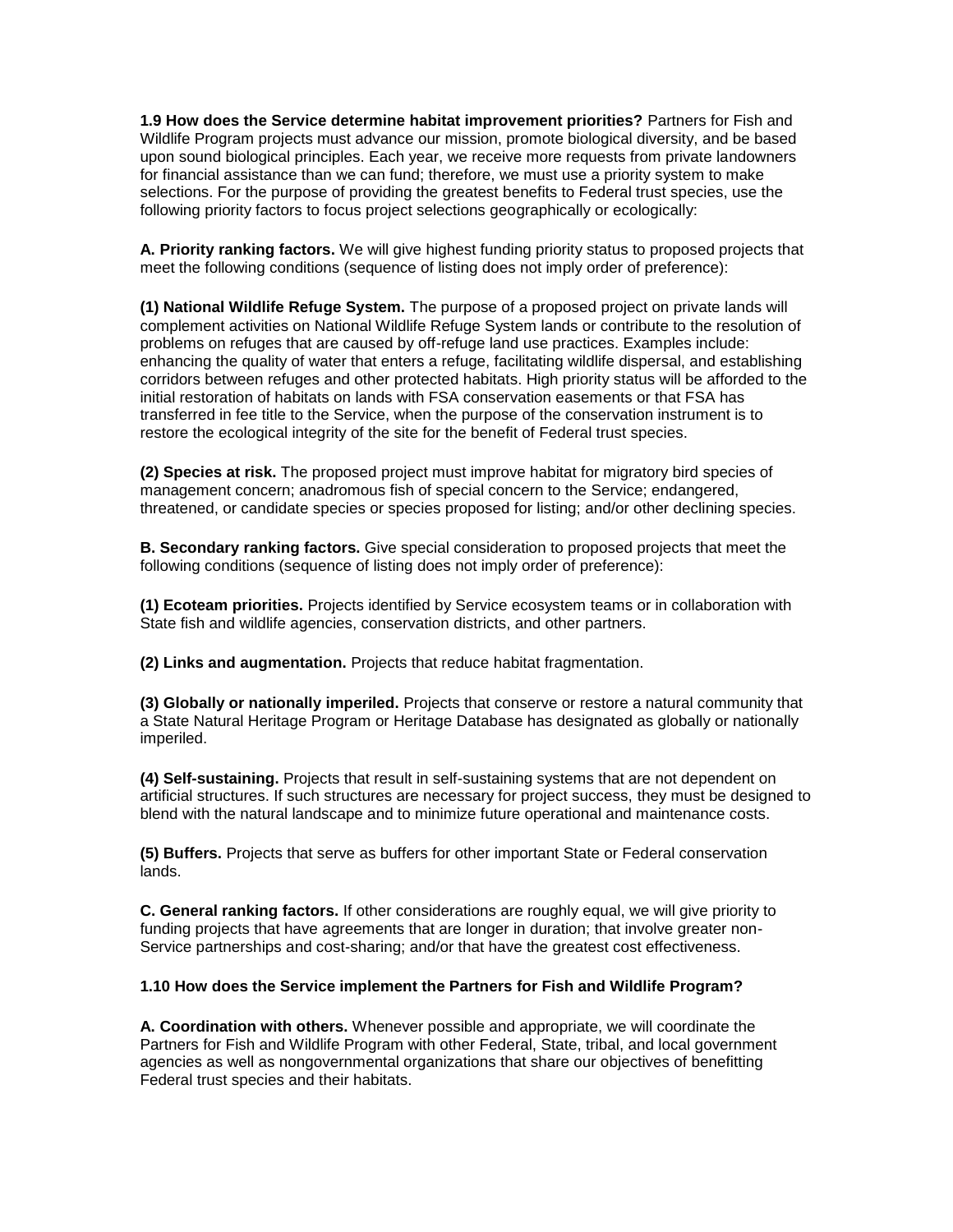**B. Federal lands and waters.** Generally, habitat improvement projects on Federal lands and waters are deemed to be for the direct benefit or use of the Federal Government, and are implemented by Service employees, volunteers, or by contractors hired in accordance with the Federal Acquisition Regulation (FAR).

**C. Private lands.** For each of the following methods of implementing habitat improvement projects on private lands, any landowner cost-sharing requirements may be met with funds, labor, materials, or other valuable contributions. In addition, the following general rules apply:

**(1) Federal contractors.** As a general rule, when we arrange for a contractor to perform work on private lands, we award a Federal procurement contract to the contractor, in accordance with the FAR.

that interagency agreements under the Economy Act [\(31 U.S.C. 1535\)](http://www.fws.gov/scripts/exit-to-fed.cfm?link=http://uscode.house.gov/search/criteria.shtml&linkname=U.S.%20Code%20Search) must be used with other one in paragraph [1.12F](http://www.fws.gov/policy/640fw1.html#1.12F) fulfills this requirement. **(2) Other agencies and organizations.** When other Federal, State, or local government agencies or private organizations act as intermediaries for the Service in arranging and carrying out habitat improvement projects on private lands, we will use a cooperative agreement, except Federal agencies. Cooperative agreements must include a mechanism for the recovery of Federal funds if the terms and conditions of the agreement are not met. A clause similar to the

 comparable supporting documentation, must be used when landowners will either do the habitat **(3) Landowner labor and/or contracts.** Federal assistance agreements similar to the Wildlife Cooperative Extension Agreement [\(FWS Form 3-2257\)](http://forms.fws.gov/3-2257.pdf) and [FWS Forms 3-2255](http://forms.fws.gov/3-2255.pdf) (Project Plan) and [3-2256](http://forms.fws.gov/3-2256.pdf) (Findings and Determination to Support Habitat Development on Private Lands), or improvement work themselves (with some guidance from Service employees) or will hire their own contractors.

**1.11 What are the requirements for program projects?** The following requirements apply to all Partners for Fish and Wildlife Program-funded habitat improvement projects:

 private lands must be improving the habitat of Federal trust species for the principal benefit of the reflect the application of the most effective techniques based on state-of-the-art methodologies **A.** Regions must focus on projects in those ecosystems or watersheds where efforts will achieve the greatest benefits for Federal trust species. The objective of habitat improvement projects on Federal Government. Program projects must be biologically sound and cost-effective, and must and adaptive management. We may measure or ensure program project quality through the establishment of project selection protocols; monitoring success criteria; program reviews; and/or employee training.

 **B.** The costs of the proposed habitat improvement projects must be reasonable; i.e., the value of what is to be achieved by a project must be at least equal to (and preferably greater than) the Federal expenditures.

 **C.** Habitat improvement projects must comply with all applicable environmental laws such as the [National Environmental Policy Act](http://www.fws.gov/habitatconservation/nepa.htm) and the Endangered Species Act, as well as other statutes that protect historic and cultural resources.

**D.** Prior to implementing habitat improvement projects on private lands, the Service and the landowner(s) must sign an agreement that secures the Federal investment. When a third party acts as an intermediary for us, we will use agreements as specified in paragraph [1.12B.](http://www.fws.gov/policy/640fw1.html#1.12B)

**E.** Habitat restoration projects must, to the extent technically feasible, attempt to reestablish the original (predisturbance) ecological community, or a successional sequence of natural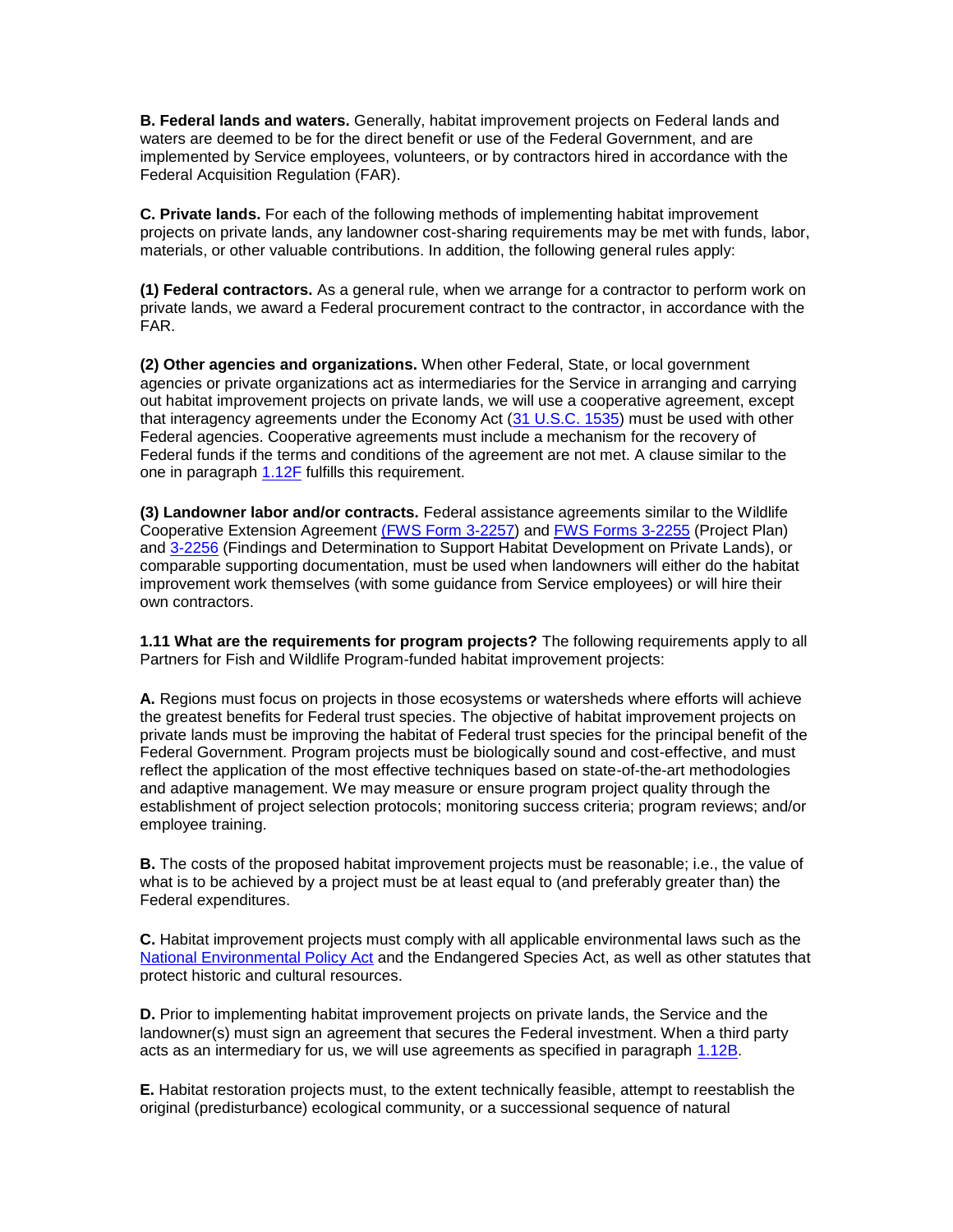communities that will lead to the reestablishment of the original ecological community, on at least 70 percent of the project site.

 **F.** Habitat establishment projects must, to the extent technically feasible and economically practical, establish self-sustaining natural communities, including native vegetation.

 landscape appearances as are exhibited by similar naturally occurring and restored habitat. **G.** The goal of habitat establishment projects is to provide the same habitat functions and general

 the imperiled plant or animal species dependent upon or utilizing the affected native habitats. **H.** Habitat establishment practices must not be conducted on areas of existing native habitats important to Federal trust species; those habitats supporting other rare or declining species; or on other unique habitats, unless it can be demonstrated that the practices will not negatively affect

 **I.** All planting or seeding must consist of native species adapted to local site conditions. Exceptions may be made to achieve rapid soil stabilization; where weed control considerations are preeminent; or when site conditions require specific solutions not attainable with native species. Projects will be avoided where domination of the site by exotic plants cannot be prevented.

**J.** Agricultural activities on a project site that involve plowing or other disturbance of the soil are permitted where they would directly contribute to site preparation associated with habitat improvement; where they would help control the spread of invasive plant species; or as emergency measures within a specified time frame that would contribute to the solution of an immediate and urgent problem (e.g., disease outbreak) that is having a severe effect on a Federal trust species.

 migratory birds will be permitted, provided that the site is flooded annually while under a landowner agreement; that no more than a total of 15 percent of a State's on-the-ground annual allocation will be used to fund projects on active cropland under the 15 Percent Pilot Program [\(paragraph 1.16B\)](http://www.fws.gov/policy/640fw1.html#1.16B); and that no 1121-HR funds will be used to pay for the costs of water, water pumps, or equipment such as electricity or pipes needed or used to deliver water to these **K.** Installation of water control structures to allow flooding of annually tilled cropland to benefit cropland areas.

 **L.** Habitat improvement projects targeting fisheries and other instream aquatic communities must focus on areas that will show a marked improvement in water quality and habitat values in both also be given to installation of fish passage structures at sites where migration to historic the project area and in downstream reaches. High priority should be given to projects that restore stream courses, restore riparian buffers, and remove constructed barriers. Consideration should spawning and rearing sites has been permanently obstructed. Projects must be avoided where upstream disturbances that are outside the influence of the proposed project area are likely to continually affect the project area via streamflow (e.g., a project downstream of a gravel mining operation with frequent silt releases) and where the threat from passage of undesirable exotic species outweighs the benefits to native species.

 of Federal trust species on private lands, provided that all of the following conditions are fulfilled and documented for every habitat improvement project: **1.12 What are the requirements for landowner and other types of agreements?** We have broad authority to enter into assistance agreements and acquisition contracts with landowners, State and local governments, private organizations, and other cooperators, to improve the habitat

**A.** Prior to implementing habitat improvement projects on private lands, the Service and the landowner(s) must sign an agreement that secures the Federal investment. The duration of the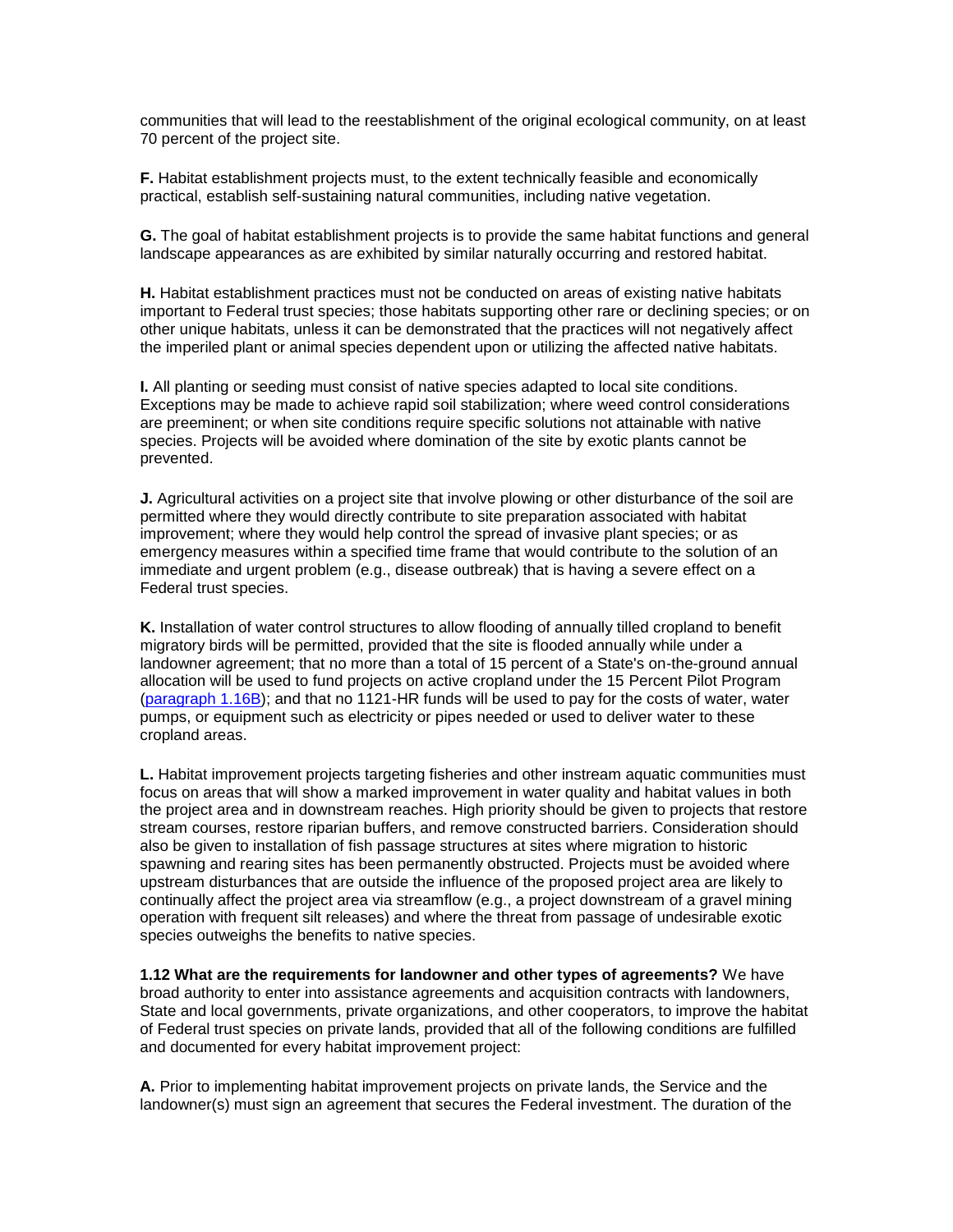agreement must be commensurate with the technical and financial assistance provided by the Service and must not be less than 10 years. Agreements must conform to the requirements contained in the opinion of the Assistant Solicitor, Division of Conservation and Wildlife and Environmental Enforcement, May 3, 1996, subject: Authority for the Fish and Wildlife Service to Obligate Public Funds for Private Land Habitat Projects.

 **B.** We may enter into cooperative agreements with conservation partners who will act as agents of the Service to implement multiple program projects. The agreement or contract must be for a minimum of 10 years in duration and must include a mechanism for the recovery of Federal funds if the terms and conditions are not met by the other parties  $\frac{\text{subparam}}{\text{subparam}}$  F below).

 amended, in writing, to reflect such work, prior to the work being done. **C.** If project work beyond the scope of the original agreement is needed, the agreement must be

 landowner enter into an agreement that honors the terms and duration of the previous **D.** If ownership of the land described in the original agreement changes, we must contact the new landowner to explain the purpose and benefits of the program project and to request that the new landowner's agreement.

degraded habitats on lands subject to FSA debt cancellation conservation contracts. See 504 FW **E.** We must enter into formal written agreements with landowners before proceeding to restore [2](http://www.fws.gov/policy/504fw2.html) for guidance on the FSA Debt Cancellation Conservation Contract Program.

 may be modified at any time by the mutual written consent of the parties. It may be terminated by the land through this agreement. For this purpose, the total cost to the United States is agreed to **F.** To secure the Federal investment, each agreement or contract must include the following (or similar) clause: **"**This agreement [or contract] starts when fully signed and continues for \_\_\_\_\_ years. [This first sentence may be separated from the remainder of the clause.] This agreement either party upon 30 days advance written notice to the other party. However, if  $\qquad \qquad$  [a party other than the U.S. Fish and Wildlife Service] terminates the agreement before its expiration or materially defaults on its commitments, then\_\_\_\_\_\_\_\_ agrees to reimburse the U.S. Fish and Wildlife Service for the prorated cost to the United States of all habitat improvements placed on be \$\_\_\_\_\_\_."

 mandatory grant programs or activities must include a Dun and Bradstreet Data Universal landowners) who personally receive a grant or cooperative agreement award from the Federal of Management and Budget are not subject to this requirement. In other words, a private **G.** All applicants for Federal grants or cooperative agreements under discretionary and Numbering System (DUNS) number on their applications. Only individuals (such as private Government apart from any business or nonprofit organization and others exempted by the Office landowner who receives a direct payment from the Partners for Fish and Wildlife Program is not subject to this requirement. For further information, see the memorandum from the Deputy [Director, August 29, 2003, subject: Financial Assistance Policy: Dun and Bradstreet Universal](http://policy.fws.gov/m0215.pdf)  [Numbering System Requirements for Federal Assistance,](http://policy.fws.gov/m0215.pdf) and attachments thereto.

 **1.13 Do projects have to comply with Federal, State, and local laws and regulations?** All [Environmental Policy Act;](http://www.fws.gov/habitatconservation/nepa.htm) the Endangered Species Act; the National Historic Preservation Act; the Federal Insecticide, Fungicide, and Rodenticide Act; and the Clean Water Act. Program Service program projects must comply with all Federal laws and regulations, such as the National projects must also comply with any applicable State, local, and tribal laws and regulations that do not conflict with, or are not preempted by, Federal laws and regulations.

 **A. Endangered Species Act intra-Service section 7 consultation.** Partners for Fish and Wildlife Program coordinators will conduct an Endangered Species Act intra-Service section 7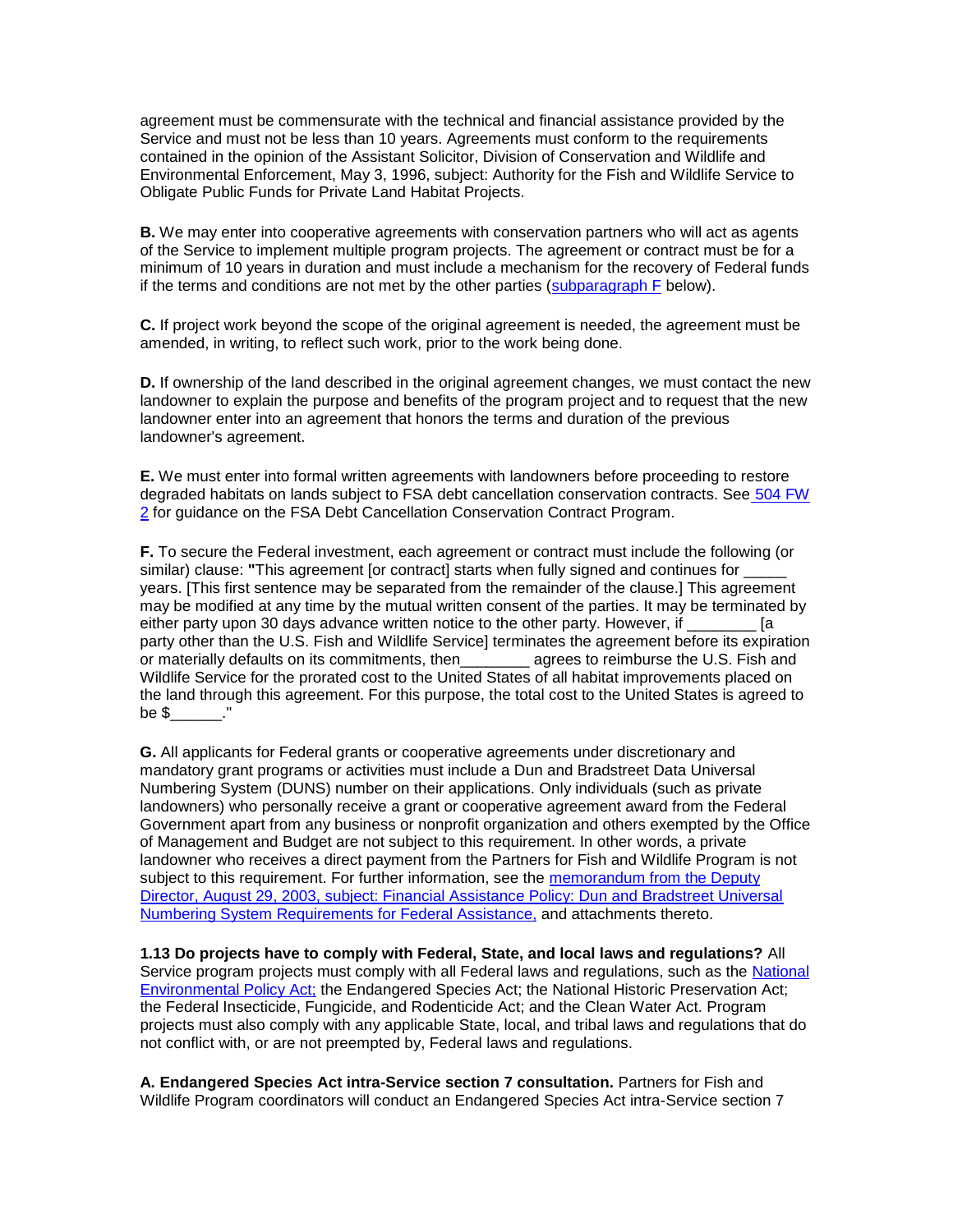section 7 consultations and a blank intra-Service section 7 consultation form are included in the consultation on each habitat improvement project prior to implementation, to consider the effects of the proposed project, including the conversion of the property to pre-project conditions, on listed, proposed, and candidate species and on any designated or proposed critical habitat. Programmatic consultations, both formal and informal, are acceptable methods for meeting intra-Service section 7 consultation requirements. Specific guidance for conducting intra-Service [Endangered Species Consultation Handbook:](http://www.fws.gov/endangered/esa-library/index.html#consultations) Procedures for Conducting Consultation and Conference Activities Under Section 7 of the Endangered Species Act.

### **B. Endangered Species Act programmatic section 7 consultation.**

**(1) Purpose.** In general, the purpose of an Endangered Species Act programmatic consultation is to evaluate the potential for a group of related agency actions (for example, all the Partners for Fish and Wildlife wetland restoration projects in Yuma County, Arizona) to affect listed, proposed, and candidate species and their critical habitats. Established standards, guidelines, and criteria guide the implementation of these actions. Partners for Fish and Wildlife coordinators work with Service endangered species biologists to develop the standards, guidelines, and criteria necessary to establish parameters within which a project could be covered under a programmatic section 7 consultation, and also work closely with endangered species personnel to facilitate completion of these consultations, including proper environmental baseline documentation. Partners coordinators should consult with the NMFS when species under NMFS jurisdiction may be affected.

 consultation. Programmatic section 7 consultations also facilitate the timely completion of habitat or her property to baseline conditions after the expiration of a Partners for Fish and Wildlife **(2) Effect.** Programmatic section 7 consultations have the greatest potential to streamline the section 7 consultation process. A programmatic consultation completes the analysis of effects once, rather than repeatedly each time a similar project is proposed. Individual landowners can then be covered under the consultation through a stepped-down documentation that the project meets the eligibility requirements. This approach may shorten the process for completing consultation for proposed actions that were not included in the original programmatic improvement activities and the potential reversal of conditions if a landowner wishes to return his agreement.

 staff will (1) ensure that all private landowners are made aware of the risks and benefits Endangered Species Act when discussing these options. **C. Endangered Species Act safeguards for private landowners.** We encourage Partners for Fish and Wildlife biologists to pursue safeguards for private landowners in the event that a listed, proposed, or candidate species colonizes on their property or increases in numbers as a result of a habitat improvement project. These safeguards, typically a section 7 incidental take permit, a SHA, or a CCAA, can increase the chances of preventing future land use restrictions on project sites due to listed, proposed, or candidate species issues. Partners for Fish and Wildlife Program associated with these permits and agreements, (2) help private landowners to better understand the Partners for Fish and Wildlife Program, and (3) fully disclose all requirements of the

 both of these agreements to slow the decline and promote the recovery of listed, proposed, and candidate species by creating incentives for landowners and land managers to voluntarily certificates of inclusion. Both SHA's and CCAA's can be time consuming (7 to 12 months) to **D. Endangered Species Act incidental take authorization.** We recommend an Endangered Species Act section 7 consultation as the most efficient method for providing incidental take authorization. However, landowners may elect to obtain their own incidental take permit or other assurances against further restrictions by entering into either an SHA or a CCAA. We developed contribute to the conservation of these species. Both SHA's and CCAA's can be developed for either an individual landowner or structured programmatically where we will enter into an agreement with a single entity that will then enroll other participants under separate permits or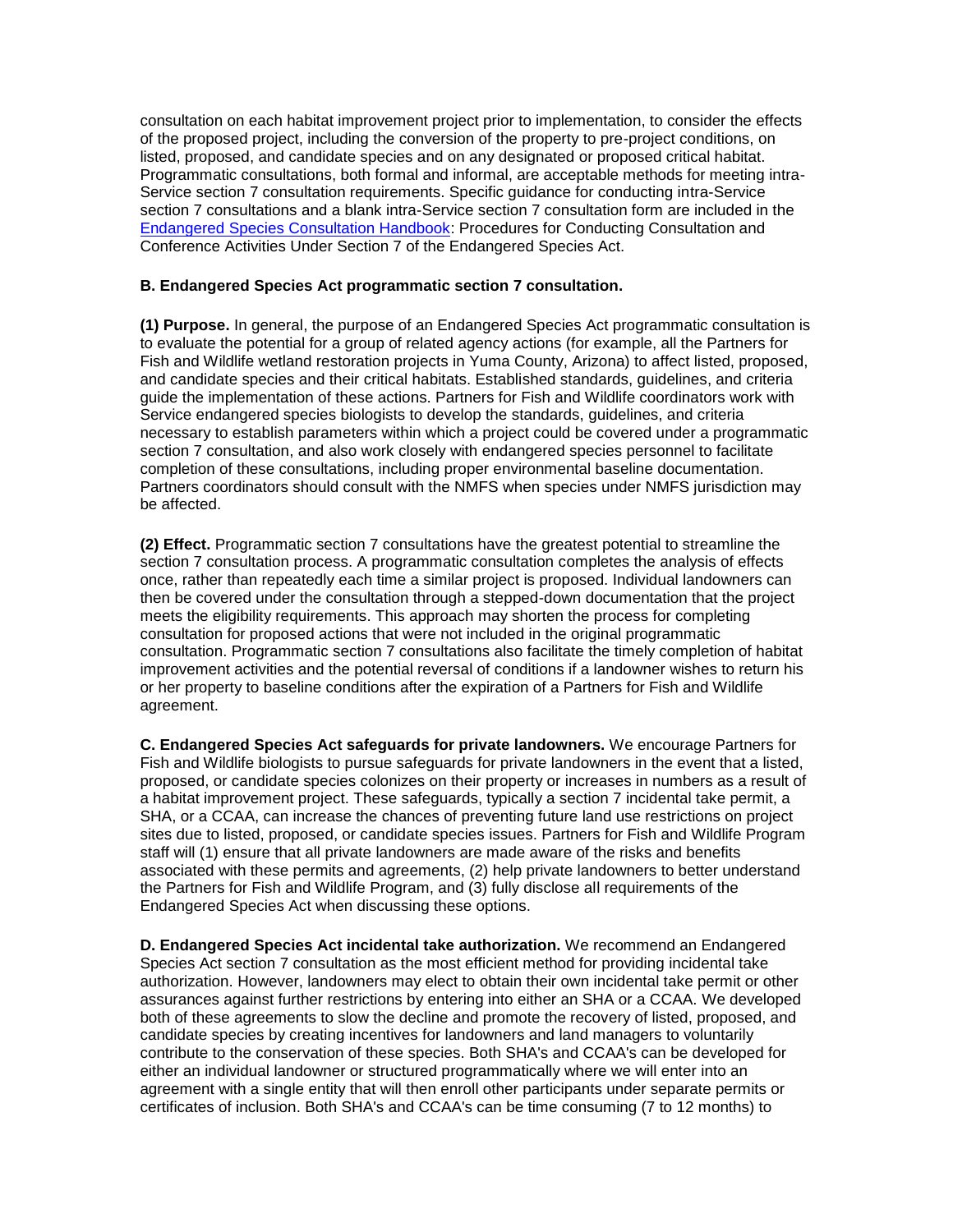develop, and there may be circumstances where these types of permits and agreements are not appropriate for the species of concern.

 Office that consultation as required by Section 106 of the National Historic Preservation Act has **E. Cultural resources.** We must obtain the written concurrence of the State Historic Preservation been completed.

(**FWS Form 3-2185**) as required by **Director's Order No. 127. F. [National Environmental Policy Act \(NEPA\)](http://www.fws.gov/habitatconservation/nepa.htm).** We will complete a NEPA Compliance Checklist

 **G. Clean Water Act and Rivers and Harbors Act.** We will determine the need for any permits required by Section 404 of the Clean Water Act and Section 10 of the Rivers and Harbors Act.

 pesticides will be used during habitat improvement, the Partners for Fish and Wildlife coordinator must follow 30 AM 12, which may include the development and review of a pesticide use proposal. See also the *Director's memorandum, December 9, 1993, subject: Pesticide Use* **H. Hazardous materials.** We will assess the presence and impact of hazardous substances and other contaminants on the project site. Project sites must be free of hazardous substances. When [Proposals.](http://policy.fws.gov/m0227.pdf)

 **I. Service fire management policy.** We recognize that prescribed fire is an important and Wildlife coordinators will follow [621 FW 1.](http://www.fws.gov/policy/621fw1.html) The Director's memorandum, March 12, 2003, subject: ownership, including prescribed fires on private lands. acceptable tool to reduce hazardous fuels, restore habitat, remove exotic species, and reintroduce natural disturbance regimes to benefit Federal trust species. When 1121-HR funds are used for, or when Service personnel are conducting, a prescribed fire, Partners for Fish and [Service Fire Management Policy Clarification,](http://policy.fws.gov/m0205.pdf) states that Service fire management policy and implementation guidance apply to all Service fire management activities regardless of land

 protocols to show how a project has met its biological and structural intent as well as the **1.14 How does the Service monitor program projects?** Within 6 months of the date of this chapter, each Region must develop project followup and monitoring protocols. Design these landowner's goals, and demonstrate the project's viability throughout the duration of the applicable agreement. Regions will submit the protocols to the Division of Fish and Wildlife Management and Habitat Restoration for review and approval. The Partners for Fish and Wildlife State coordinators must keep protocol and monitoring results in their files. Regions desiring rigorous assessments of completed projects are encouraged to explore partnerships with universities or other organizations.

**1.15 How are program accomplishments tracked?** Regional Offices and field offices must use the Habitat Information Tracking System (HabITS) to report habitat improvement accomplishments and program-specific technical assistance workloads associated with the Partners for Fish and Wildlife Program, as described in the [Director's memorandum, June 28,](http://policy.fws.gov/m0217.pdf)  [2001, subject: The Habitat Information Tracking System for Partners for Fish and Wildlife](http://policy.fws.gov/m0217.pdf)  [Program and the Coastal Program is Operational.](http://policy.fws.gov/m0217.pdf) 

## **1.16 How are Partners for Fish and Wildlife - Habitat Restoration (1121-HR) funds used?**

 **A. Priority use of funds.** Give priority use of Partners for Fish and Wildlife - Habitat Restoration restoration, habitat establishment practices may be appropriate when necessary to respond to high priority Service habitat objectives that cannot be achieved through habitat restoration or (1121-HR) funds to habitat improvement projects that strive to return full functions to native habitats. Although the primary goal of the Partners for Fish and Wildlife Program is ecological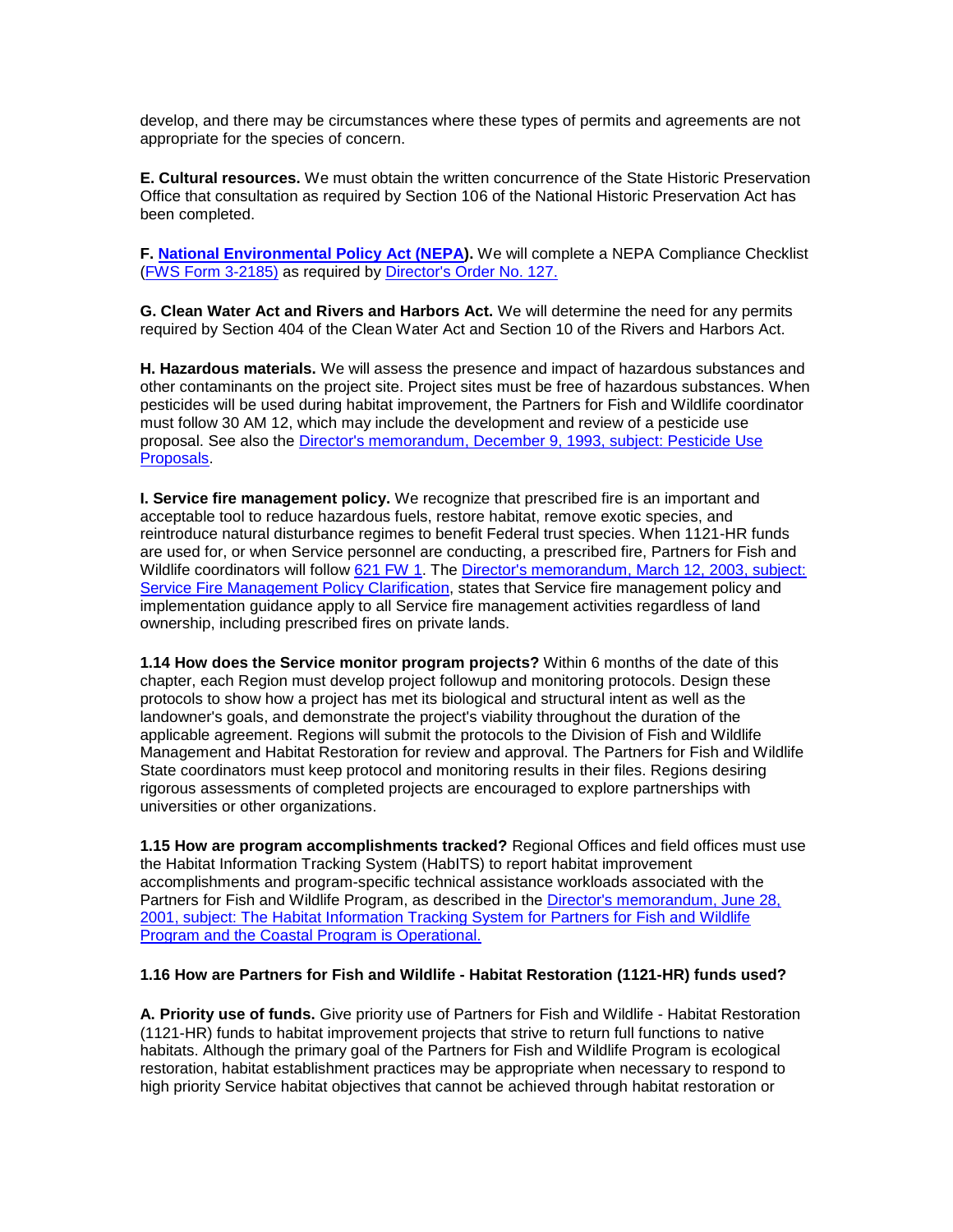restoration practices on similar habitats in the general area. enhancement. The cost of habitat establishment practices should be comparable to the costs of

 **B. 15 Percent Pilot Program.** Beginning in FY 2004, a 3-year pilot initiative allows up to 15 providing cost share assistance to the following types of projects either alone or in combination: percent of an individual State's annual allocation of 1121-HR on-the-ground funds to be used for

 **(1)** Projects on private lands that are protected by Federal easements that limit the landowner's rights to transfer, control access, quiet enjoyment, passive recreation, and extract subsurface minerals, provided they are reached laterally.

 seasonal habitat for migratory birds. Installation of water control structures to allow flooding of annually tilled cropland to benefit migratory birds will be permitted, provided that the site is of 15 percent of a State's on-the-ground annual allocation will be used to fund projects on active cropland under this Pilot Program; and that no 1121-HR funds will be used to pay for the costs of **(2)** Projects designed to annually flood active cropland for the purpose of providing temporary flooded annually while under a Partners for Fish and Wildlife agreement; that no more than a total water, water pumps, or equipment (such as electricity or pipes) needed or used to deliver water to these cropland areas.

**C. Project support.** At least 70 percent of 1121-HR funds allocated to the Regions must be used for actual on-the-ground project design and implementation. Expenditures of the 1121-HR on-theground funds are appropriate for the following actions and activities:

**(1) Biologists' time**; e.g., directing project activities (e.g., earthwork, fence installation); conducting site assessment; designing projects; traveling to and from the project; conducting project monitoring.

**(2) Equipment**; e.g., earth moving equipment; surveying equipment; laboratory equipment.

**(3) Earthwork**; e.g., contracts for earth moving, planting, structure installation, or other site preparation; materials (e.g., fencing, plants and planting supplies, water control structures); cooperative agreement funds.

**D. Administrative purposes.** The remainder (30 percent) of the 1121-HR funds and all of the 1121-Technical Assistance funds (1121-TA) may be used for administrative purposes such as:

 **(1) Biologists' time**; e.g., training, serving on committees, annual leave and sick leave, miscellaneous technical assistance, outreach, entering data into HabITS.

**(2) Office support costs in proportion to time spent on 1121 activities**; e.g., budget, accounting, and processing agreements; data entry; supervision; vehicles, vehicle upkeep, and maintenance; reasonable office expenses.

 species' habitats; however, 1121-HR funds may be expended on State-owned lands for the **E. State properties.** The Partners for Fish and Wildlife Program encourages participation with States and advocates leveraging funds with other conservation groups such as State fish and wildlife agencies. The expenditure of 1121-HR funds on State-owned lands is outside the mission of the Partners for Fish and Wildlife Program to assist private landowners to restore Federal trust following purposes:

 **(1)** The initial restoration of habitats on lands with FSA conservation easements granted to a State for management.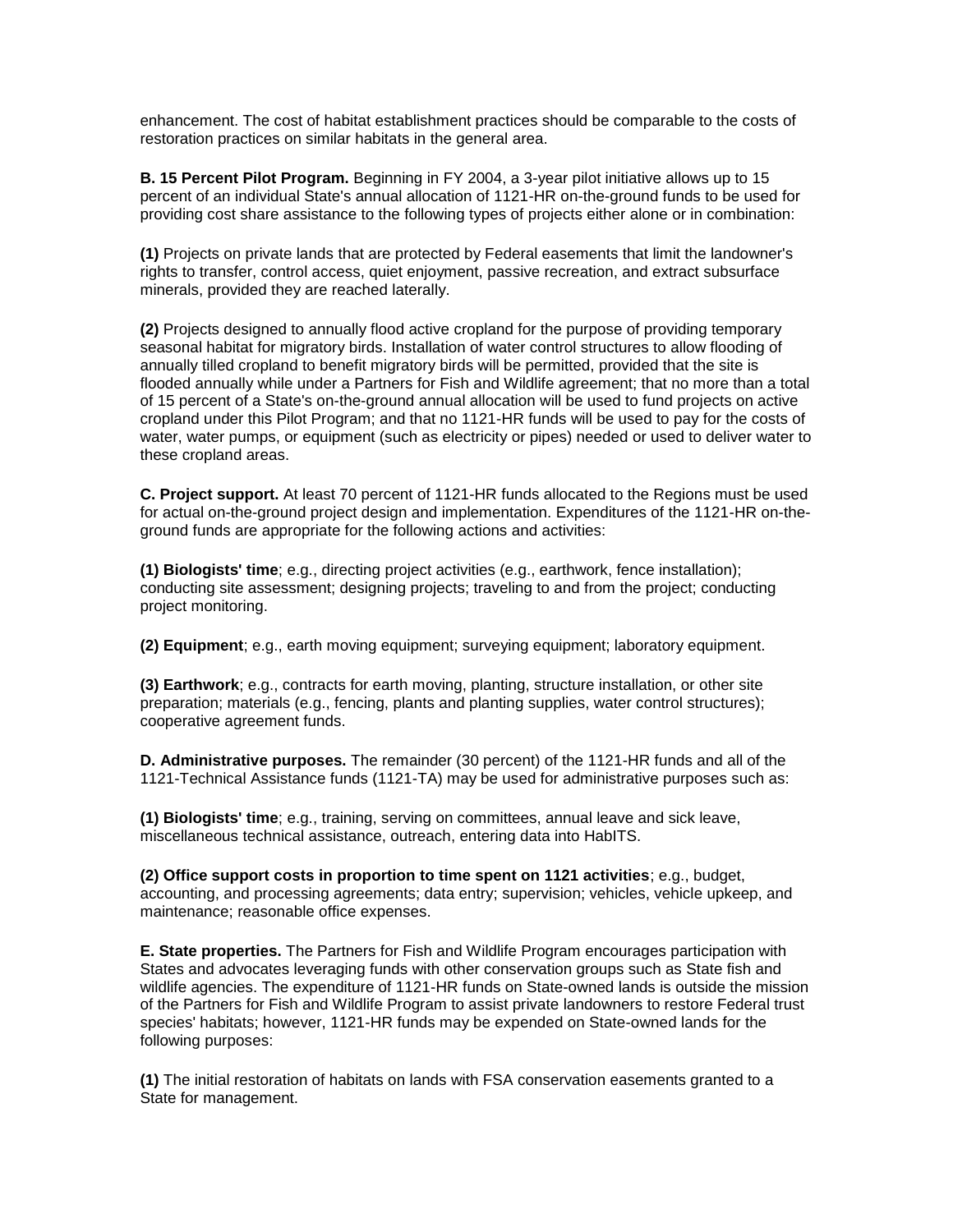**(2)** The initial restoration of habitats on lands that have been transferred in fee title by the FSA to a State.

 **(3)** When the purpose of the FSA conservation easement or fee title transfer is to restore the ecological integrity of the site for the benefit of Federal trust species.

 restriction to improve FSA inventory properties where the Service has obtained either an **F. FSA inventory properties.** Partners for Fish and Wildlife 1121-HR funds may be used without easement or fee title to such properties.

**G. Payment limitation.** Generally, 1121-HR funding is limited to \$25,000 or less per project. However, the Director or his or her designee may approve Service funding of projects involving more than \$25,000. Such approval must be based on the predicted biological significance and cost effectiveness of the project.

 **H. Mitigation.** 1121-HR funds may not be used on habitat improvement projects being expiration of a Partners for Fish and Wildlife Program agreement, Service mitigation policy will Notice, "Final Policy on the National Wildlife Refuge System and Compensatory Mitigation under the Section 10/404 Program,[" 64 FR 49229,](http://www.fws.gov/policy/64fr49229.pdf) September 10, 1999. 1121-HR funds may not be Service staff may deliver projects funded through administrative penalty payments or other settlement funds not directly associated with compensation for specific adverse impacts/injuries implemented for compensatory mitigation under any Federal or State regulatory program. After apply to the use of the property for mitigation credits. See [National Policy Issuance #89-02](http://policy.fws.gov/npi89_02.html) and used to support Service staff delivery of compensatory mitigation to meet any Federal or State regulatory program requirements, regardless of compensatory mitigation funding source. Service staff are encouraged, however, to provide Swampbuster technical assistance when requested, to assist USDA in meeting its responsibilities under the Food Security Act of 1985 [\(504 FW 4\)](http://www.fws.gov/policy/504fw4.html). to natural resources.

 **I. Cost-share and in-kind services.** The goal of the Partners for Fish and Wildlife Program is to made by landowners when they voluntarily withdraw lands from agricultural production. However, secure at least 50 percent of project costs, including cash and in-kind services, from non-Service sources. This goal applies to the Partners for Fish and Wildlife Program overall, and does not have to be achieved on a project-by-project basis. We recognize and appreciate the contributions we do not consider income foregone or other opportunities lost as a result of Partners for Fish and Wildlife Program participation as cost-sharing for the purpose of determining project costs.

 property or to make rental or other land use incentive payments to landowners. **J. Land use payments.** 1121-HR funds will not be used to lease or purchase interests in real

 Regions will adopt Work Activity Guidance documents, program reviews of field stations, and **K. Program delivery integrity.** Regional Directors are accountable for ensuring that 1121-HR funds are spent only on the delivery of Partners for Fish and Wildlife Program projects. The other methods to reinforce this requirement, to ensure the integrity of program delivery.

 **L. USDA.** USDA agencies are among our strongest partners in achieving fish and wildlife habitat objectives on private lands. In these partnerships, we seek to complement USDA conservation programs by providing Partners for Fish and Wildlife funds and technical assistance. These funds and technical assistance must be dedicated to meeting Service objectives and must result in demonstrable benefits to Federal trust species. When there will be a direct benefit to a Federal trust species that would not otherwise occur from the implementation of a USDA conservation program plan, 1121-HR funds may be used to benefit the Federal trust species. For example, we could contribute 1121-HR funds for plantings of specific vegetation that would not be necessary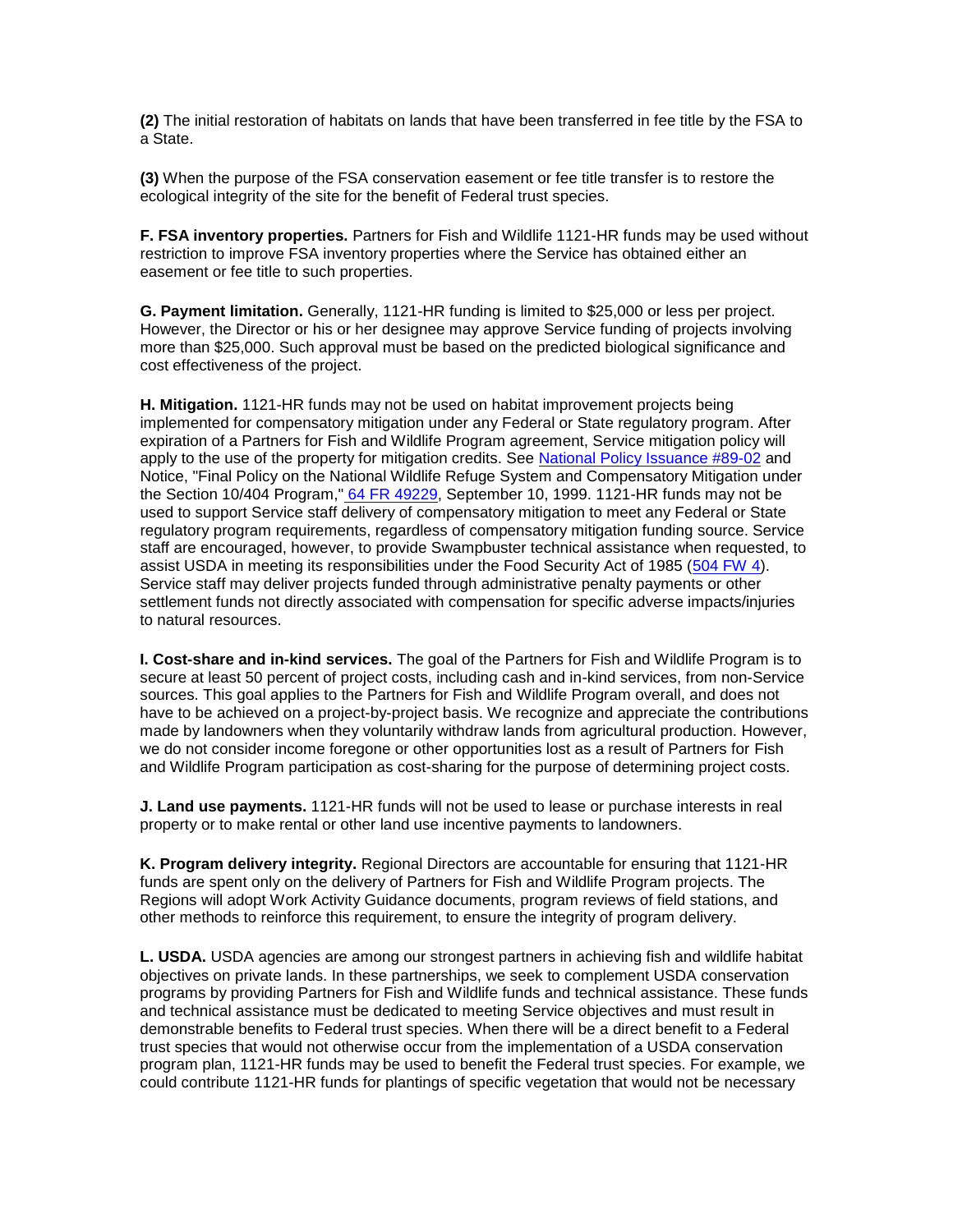for a successful restoration but would add value to the site for a unique, declining, or listed species.

 **M. FSA inventory properties.** 1121-HR funding is the primary source of money for the initial restoration of habitats on FSA easement and fee title transfer properties; however, the use of 1121-HR funds for ongoing operation and maintenance expenses beyond such initial habitat restoration associated with FSA inventory properties in the National Wildlife Refuge System is not authorized. Se[e 504 FW 1](http://www.fws.gov/policy/ser500.html) through 5 for specific information about conducting projects in association with USDA conservation programs.

**N. Other funding sources.** We encourage Service field offices to partner with and leverage the limited 1121-HR monies with other conservation funding initiatives such as those provided by State game and fish agencies, conservation districts, and private conservation groups. Various obstacles, including funding cycles and program objectives/eligibility requirements, are expected to present challenges that should be evaluated carefully to ensure compatibility with the Partners for Fish and Wildlife Program. Field offices will use existing, or develop new, Memoranda of Understanding/Agreement or cooperative agreements to facilitate partnerships with other agencies; e.g., [Memorandum of Understanding between the National Association of Conservation](http://policy.fws.gov/m0218.pdf)  [Districts and the United States Department of the Interior, Fish and Wildlife Service, January 28,](http://policy.fws.gov/m0218.pdf)  [1999.](http://policy.fws.gov/m0218.pdf)

 **1.17 Are there any limitations on the use of 1121-HR monies?** One of the principal goals of funding limitation. Such requests will be the exception rather than the rule. the use of 1121-HR monies is to leverage project funds with funds from other partners to achieve greater benefits for the conservation of Federal trust species and their habitats. We require that 70 percent of 1121-HR funds be directed to on-the-ground projects to maximize the benefits of leveraging those funds (known as the 70 percent rule). However, in certain circumstances and in order to fully utilize certain monies received through grants, we may need to vary from this

#### **1.18 When are waivers from the 70 percent limitation on the use of 1121-HR funds**

 funds provided for those purposes. For example, a Service field office receives a \$50,000 grant **appropriate?** Waivers from the 70 percent rule funding limitation on the use of 1121-HR funds are appropriate when additional funds, leveraged through grants and the funding partner(s), do not provide any administrative or technical assistance or do not authorize use of a portion of the from the Ruddy Duck Foundation. As a grant condition, all grant dollars must be used for on-theground habitat improvement. The Ruddy Duck Foundation is supplying money but is not providing any form of administrative or technical assistance, and is prohibiting the use of grant funds for project support services. The Regional Office could request authority to use up to an additional \$15,000 of its 1121-HR on-the-ground funds for project support activities. The \$15,000 is equal to 30 percent of the \$50,000 grant.

 **1.19 How do Regional Directors request a waiver?** Regional Directors will send a written and must specify the amount of 1121-HR funds in excess of the authorized 30 percent to be request for waiver from the 1121-HR 70 percent funding limitation to the Chief, Division of Fish and Wildlife Management and Habitat Restoration, Headquarters. Requests for waivers must be made in advance of project implementation; must include copies of all grants and agreements; spent on project support.

**1.20 How does the Service provide technical assistance?** We use the full range of biological and habitat improvement expertise and resources available through the Partners for Fish and Wildlife Program to provide conservation partners with technical assistance regarding fish and wildlife resources; habitat requirements; cost-effective habitat improvement techniques; management options; impacts of compatible and incompatible uses; and any other information that will enable partners to acquire, restore, and manage sites to maximize benefits to fish and wildlife. There are two general categories of technical assistance: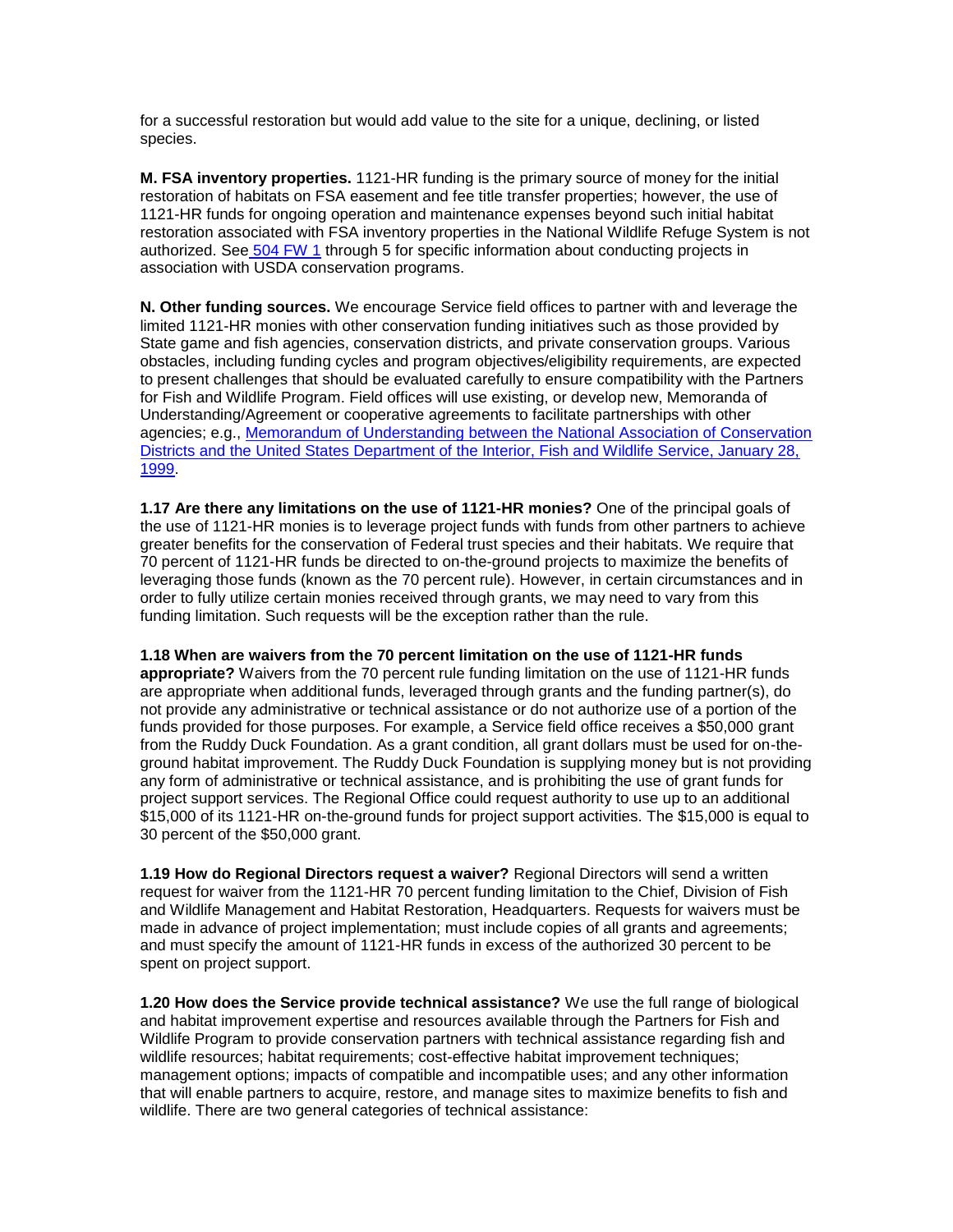**A. Partnerships with USDA.** The Service utilizes 1121-TA funds each fiscal year to provide on a wide variety of habitat improvement/protection programs or interests. We provide much of benefits of those programs to Federal trust species and the Nation's wetland resources. The technical assistance to Federal and non-Federal agencies, private organizations, and individuals this assistance to USDA agencies implementing conservation programs in order to maximize the Service provides assistance on USDA policy development as well as delivery of programs in the field. Specific guidance on the Service's role in USDA conservation programs is provided in Part [504](http://www.fws.gov/policy/ser500.html) of the Service Manual.

 technical and financial resources; identifies priority habitat improvement projects and **B. Private landowners and other conservation partners.** We provide technical information to private landowners and other conservation partners; orchestrates the application of on-theground habitat restoration funds; develops cooperative agreements to leverage available opportunities; transfers information regarding state-of-the-art restoration techniques; and encourages additional partnerships. We also provide technical assistance to conservation partners at the National, Regional, State, and field office level to maximize benefits to Federal trust species and their habitats.

## **1.21 How are Partners for Fish and Wildlife - Technical Assistance (1121-TA) funds used?**

 **A. Authorized use of funds.** Partners for Fish and Wildlife - Technical Assistance (1121-TA) conservation programs; to other agencies and entities implementing nonregulatory habitat improvement programs; and to private landowners who voluntarily implement habitat improvement projects on their lands. Partners for Fish and Wildlife - Technical Assistance (1121 funds are used for fish and wildlife technical support to USDA agencies implementing Farm Bill TA) funds may not be used for any other purpose.

 must adopt Regional Work Activity Guidance documents, program reviews of selected field **B. Program delivery integrity.** Regional Directors are accountable for ensuring that 1121-TA funds are spent only in support of nonregulatory habitat improvement activities. The Regions stations, and other methods to ensure program delivery integrity.

 accomplish the same objective, in connection with all habitat improvement projects: **1.22. What forms are used for program projects?** Use the following forms, or similar forms that

**A[.](http://training.fws.gov/fedaid/toolkit/3-2185.pdf)** [FWS Form 3-2185 \(](http://training.fws.gov/fedaid/toolkit/3-2185.pdf)NEPA Compliance Checklist).

**B.** [FWS Form 3-2255](http://forms.fws.gov/3-2255.pdf) (Project Plan). Use this form to record the initial understandings with landowners and to begin the process of documenting the file.

 in paragraph 1.11A, B, and C have been met. Other documentation methods that provide the **C.** [FWS Form 3-2256](http://forms.fws.gov/3-2256.pdf) (Findings and Determination to Support Habitat Development on Private Lands). Use this form to ensure that mandatory certifications of compliance regarding conditions same information as this recommended form are acceptable.

**D.** [FWS Form 3-2257](http://forms.fws.gov/3-2257.pdf) (Wildlife Cooperative Extension Agreement). Use this form in habitat improvement projects with private landowners. Regions will use the title of this form as the preferred name for such agreements.

# **1.23 What are the documentation and recordkeeping requirements for program projects?**

 Partners for Fish and Wildlife coordinators must keep adequate documentation regarding Pilot Program will be evaluated at the end of Fiscal Year 2006 to determine if continuation of the Partners for Fish and Wildlife program projects and 1121-HR fund expenditures. The use of 15 Percent Pilot Program funds will be tracked in HabITS, and the effectiveness of the 15 Percent